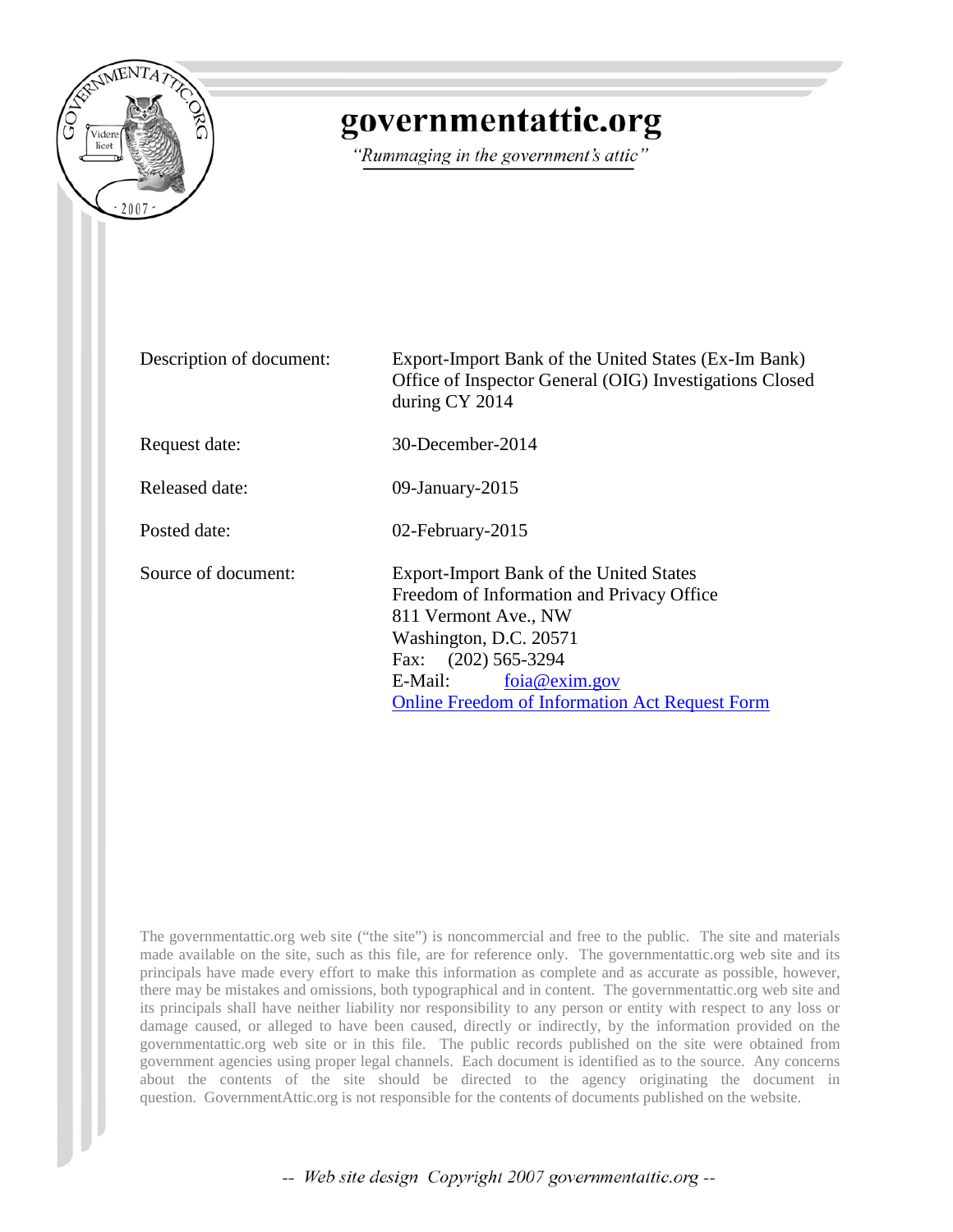

## EXPORT-IMPORT BANK *of the* UNITED STATES

INSPECTOR GENERAL

January 9, 2015

Re: FOIA Request# 201500014F

This is the final response to your Freedom of Information Act (FOIA) request to the Export-Import Bank of the United States (Ex-Im Bank). We received your request in our office on December 30, 2014. You requested "the list of investigations closed during calendar year 2014."

The records maintained by the Office of Inspector General produced a document responsive to your request. This document is attached, and redactions are noted with the corresponding FOIA exemption:

FOIA Exemption 6 exempts from disclosure personnel or medical files and similar files the release of which would cause a clearly unwarranted invasion of personal privacy.

FOIA Exemption 7(E) protects law enforcement information which would disclose techniques and procedures for law enforcement investigations or prosecutions, or would disclose guidelines for law enforcement investigations or prosecutions if such disclosure could reasonably be expected to risk circumvention of the law.

FOIA Exemption 7(C) protects records or information compiled for law enforcement purposes that could reasonably be expected to constitute an unwarranted invasion of personal privacy. This exemption takes particular note of the strong interests of individuals, whether they are suspects, witnesses, or investigators, in not being unwarrantably associated with alleged criminal activity. That interest extends to persons who are not only the subjects of the investigation, but those who may have their privacy invaded by having their identities and information about them revealed in connection with an investigation. Based upon the traditional recognition of strong privacy interest in law enforcement records, categorical withholding of information that identifies third parties in law enforcement records is ordinarily appropriate.

For your information, Congress excluded three discrete categories of law enforcement and national security records from the requirements of the FOIA. See 5 U.S.C. §552(c) (2006 &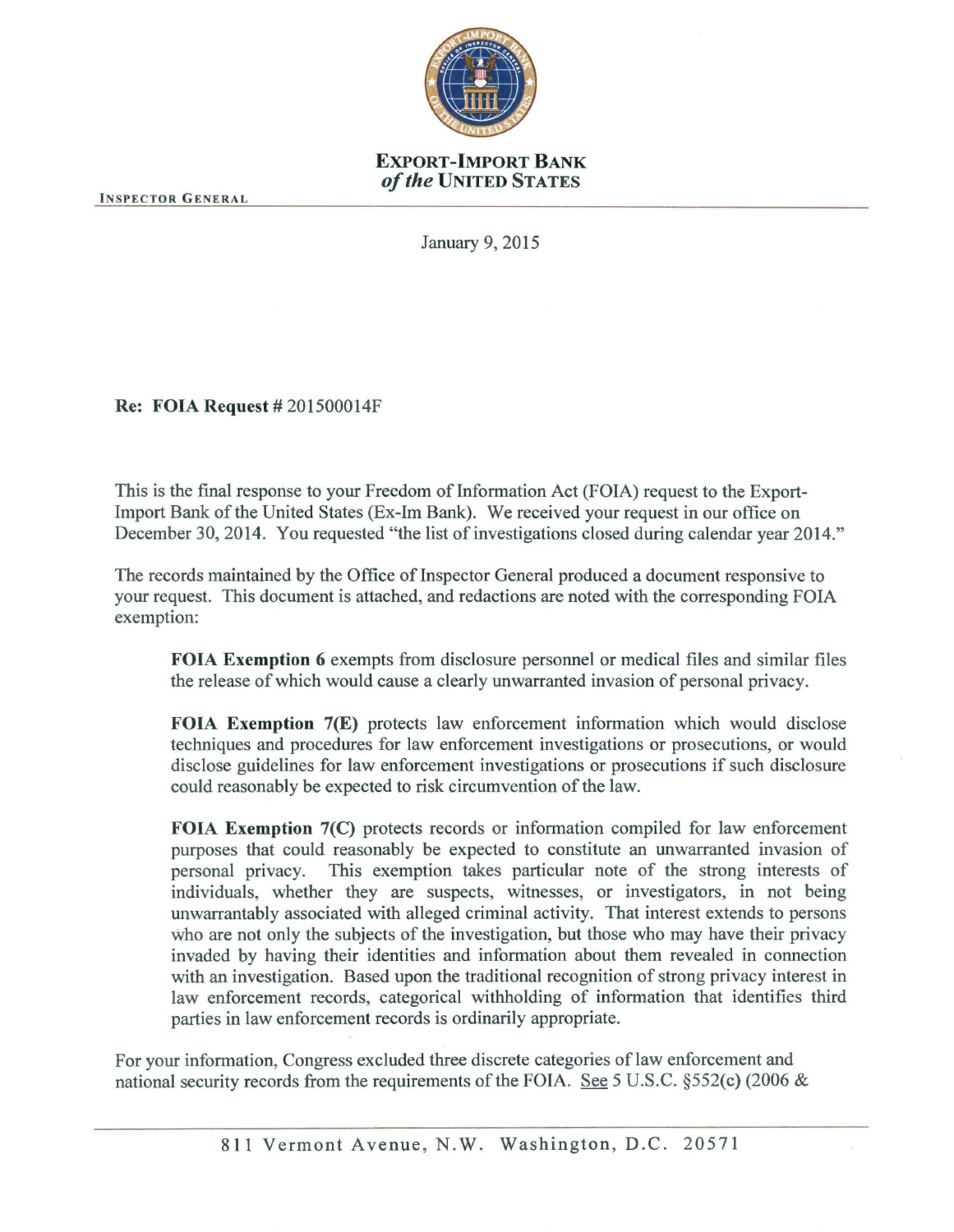Supp. IV (2010). This response is limited to those records that are subject to the requirements of the FOIA. This is a standard notification that is given to all of our requesters and should not be taken as an indication that excluded records do, or do not, exist.

You have the right to appeal the action on this request by writing Export-Import Bank of the United States, Attention: Assistant General Counsel for Administration, 811 Vermont A venue, N.W., Washington, DC 20571. Any appeal must be received by that office within 30 days from the date of this letter. The phrase "FOIA APPEAL" should appear on the letter and on the outside of the envelope containing the appeal. You may also submit an appeal by E-mail at FOIA@EXIM.GOV. If sending via e-mail, please put "FOIA APPEAL" in the subject line of your e-mail.

If you have any questions about this response, please contact me at (202) 565-3974 or by E-Mail at Parisa.Salehi@exim.gov.

Sincerely,

 $\pi$  ans  $\frac{1}{2}$   $\frac{1}{k}$ 

Parisa Salehi Counsel

 $\mathcal{L}$